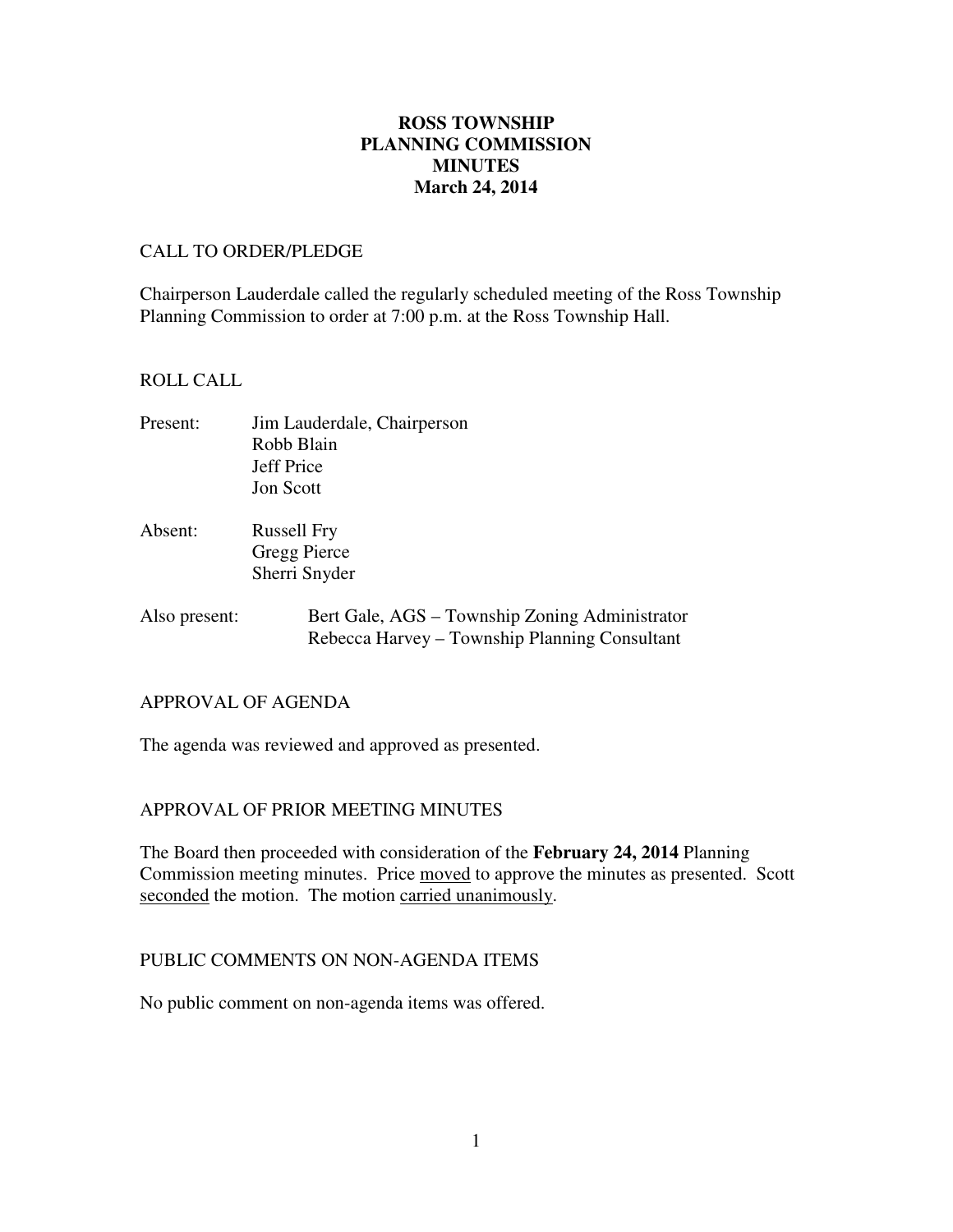#### NEW BUSINESS

1. 2014-2015 Planning Commission Meeting Schedule

Price moved to adopt by resolution the proposed 2014-2015 meeting schedule of the Planning Commission. Blain seconded the motion. The motion carried unanimously.

2. Election of Officers

Price moved the nomination and election of Lauderdale as Planning Commission Chair for the 2014-2015 fiscal year. Scott seconded the motion. The motion carried unanimously.

Blain moved the nomination and election of Price and Fry as Planning Commission Co-Chairs for the 2014-2015 fiscal year. Scott seconded the motion. The motion carried unanimously.

Blain moved the nomination and election of Fry as Planning Commission Secretary for the 2014-2015 fiscal year. Scott seconded the motion. The motion carried unanimously.

3. 2013 Planning Commission Annual Report

The Board noted the accuracy and completeness of the 2013 Annual Report prepared by Chairperson Lauderdale and accepted same as presented.

4. 2014 Planning Commission Work Plan

Chairperson Lauderdale referenced the draft Planning Commission Work Plan for Fiscal Year 2014-2015, as well as the documents provided by Harvey identifying proposed Zoning Ordinance amendments related to the recent Zoning Ordinance Reorganization effort and Zoning Ordinance amendments recommended to improve consistency with the Master Plan. *(developed in 2009/updated in 2014).* 

Chairperson Lauderdale explained that the work items in the draft Work Plan had not been prioritized. Following discussion, the Board agreed that the items set forth in the Work Plan would not be prioritized and that the title should be revised to reflect same.

Scott noted that he would like the Board to add the development of a 'resort-type' zoning provision to the Work Plan. He stated that he had discussed the matter with the Board in the past and more recently with Harvey regarding the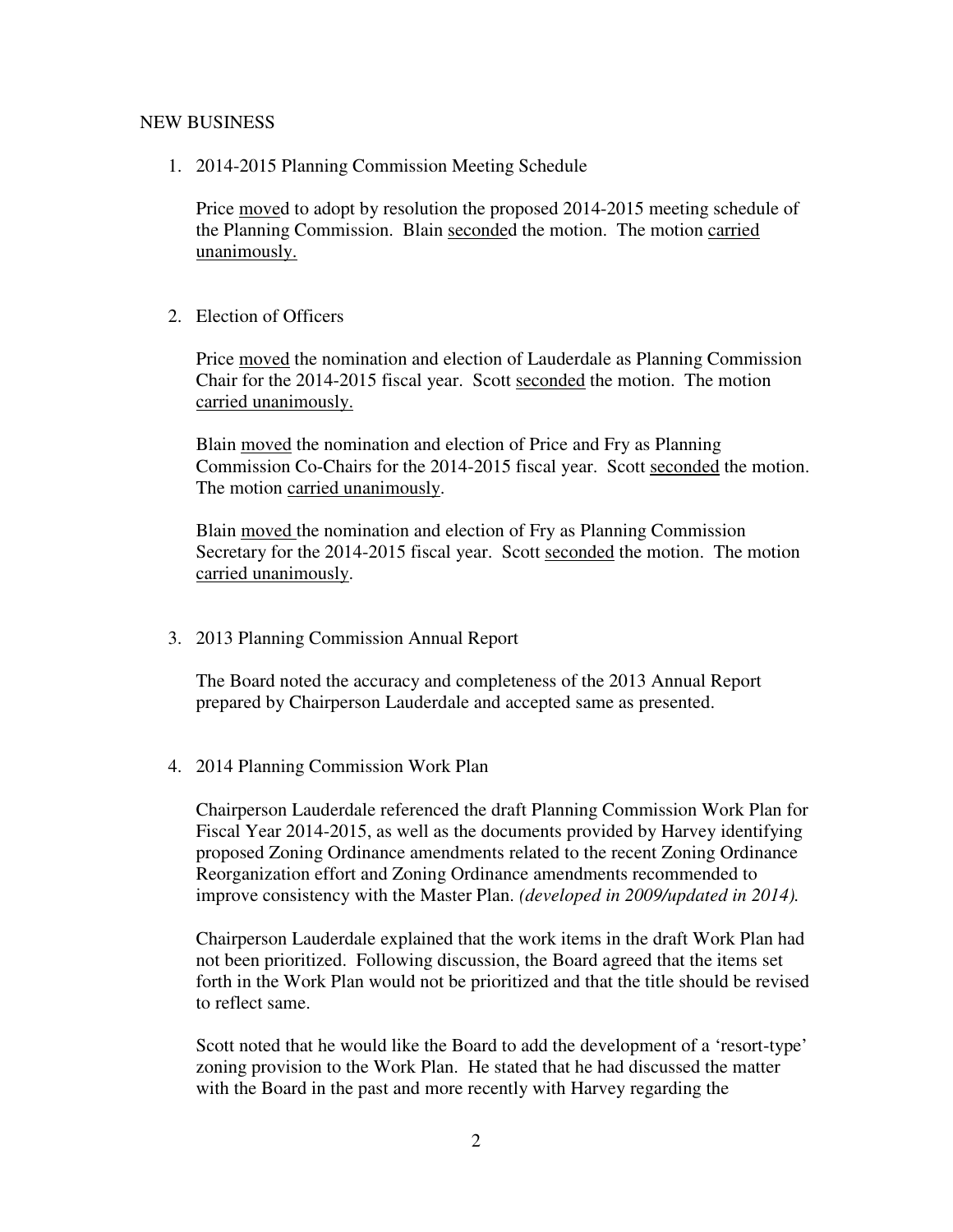availability of sample language. The Board agreed to add the item to the Work Plan and directed Harvey to proceed with compiling sample zoning text from resort areas for Board consideration.

The Board accepted the draft Work Plan as revised and scheduled the adoption of same for the April Planning Commission meeting.

#### UNFINISHED BUSINESS

1. Recreation Plan

Scott stated that the Gull Lake Area Trails (GLAT) group continues to actively meet and is currently concentrating on the development/coordination of a system of bike paths.

He noted that Tom Wheat, Prein & Newhof has been enlisted to produce maps that will define the preliminary routes to begin to achieve desired alignments/connections. He explained that a 3-phase approach is being discussed: 1 – extensions to the Bay area, 2 – extensions to Richland, and, 3 – extensions to Prairieville Township.

Scott stated that the bike path map and the general message is slated to be approved at the next meeting of GLAT. The next step will be vetting the effort/message to the public.

He reiterated that the Township is envisioning implementation of the Recreation Plan through two (2) avenues: 1) a citizens-based group working at a more regional level in education and partner-building for the development of recreational facilities (ie. trails, bike lanes) and, 2) a group/vehicle responsible for the administration and funding of the recreational goals/strategies of the Plan, such as a 'parks board'.

Scott noted that the Township Board delayed moving forward on the topic of a 'parks board' until the membership returned but is scheduled to pick the matter back up this month. He advised that he continues to receive helpful feedback/information from Richland Township and Prairieville Township.

#### 2. Zoning Ordinance Reorganization

Harvey provided a summary of her meeting with Attorney Rolfe regarding the Board's review of the proposed Zoning Ordinance Reorganization. She advised that Board direction is requested regarding Attorney Rolfe's suggestion that the 'waterfront-type' zoning provisions be organized into a single/separate section. The Board agreed with the proposed modification.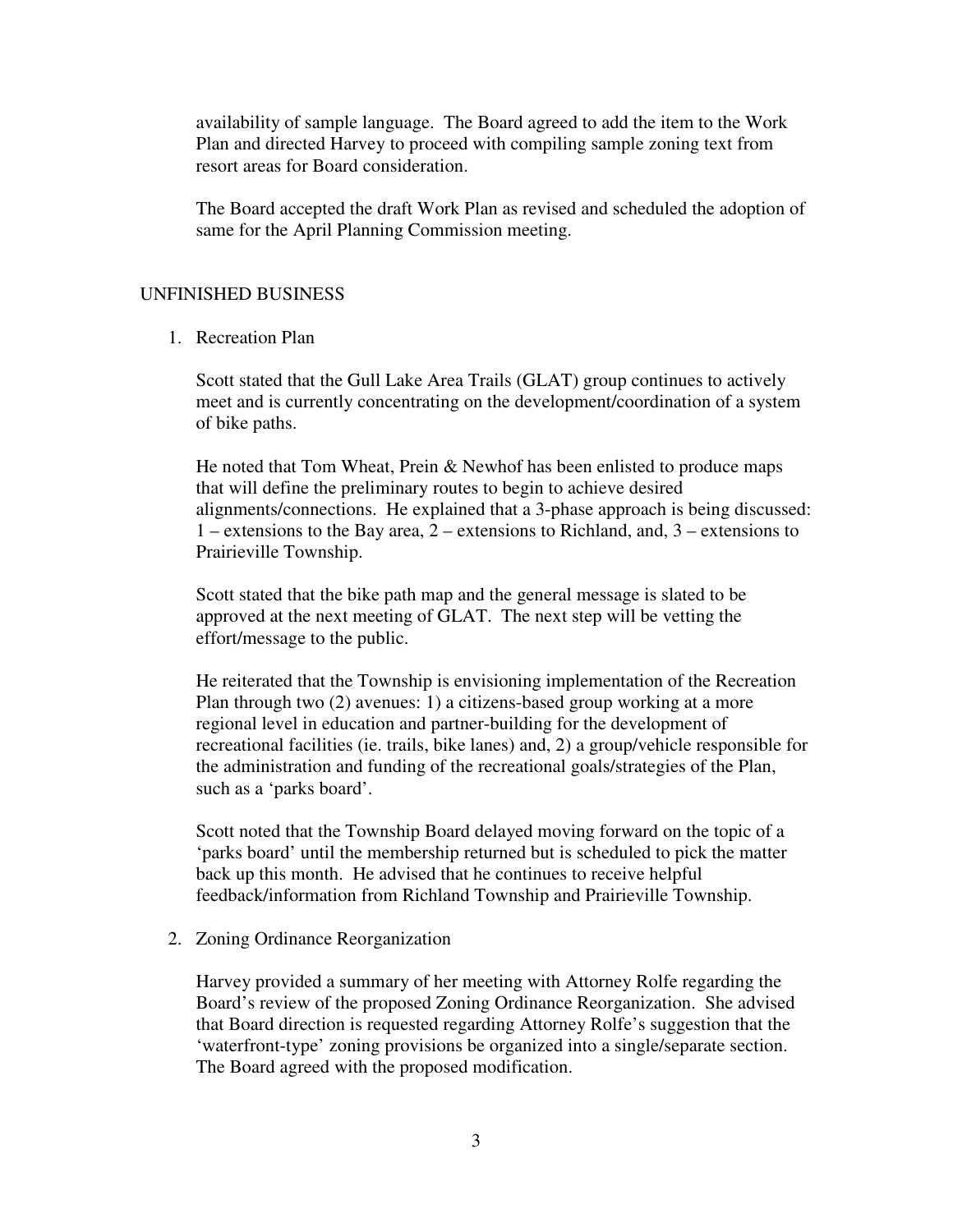The Board determined that the matter was ready for public hearing and could tentatively be scheduled for consideration in May. It was requested that a revised draft of the proposed amendments be prepared for final Board review in April. It was further requested that the draft text prepared by the Board in August, 2013 on wind energy systems also be included for public hearing at this time.

3. Accessory Uses or Buildings/Structures

Chairperson Lauderdale referenced the accessory building text from Prairieville Township provided by Harvey in November, 2013. Harvey provided a review of the provisions and explained their approach in the regulation and review of accessory buildings.

Lengthy Board discussion ensued wherein the following points of consensus were noted: accessory building and accessory structures should be treated similarly; accessory buildings and garages should be treated similarly; accessory buildings/structures should be limited to side and rear yards; accessory buildings/structures should continue to be subject to all applicable dimensional standards (ie. setback, height, coverage, etc.); and, accessory buildings/structures proposed to be located on a vacant lot, within a front yard, or inconsistent with the applicable size, height, or locational standards would be addressed as a special land use.

The Board reviewed the special land use criteria. It was agreed that the criteria considered directly applies to the objectives discussed and would appropriately address the questions/issues that have been raised in the Township regarding accessory buildings and structures.

The Board directed Harvey to revise the draft text per the Board's discussion for consideration in April.

4. Chairperson Lauderdale referenced the December 27, 2007 and July 16, 2008 Memos received from AGS requesting clarification/direction regarding the regulation of 'boarding houses' and 'bed and breakfast inns' in the Zoning Ordinance.

Harvey noted that she had prepared a study of area ordinances on the topic with recommendations dated November 25, 2013 for Board consideration.

Board discussion ensued wherein the following conclusions were noted:

'Boardinghouses' -

: the term 'boardinghouse' is antiquated and no longer relevant

: 'boardinghouse' should be removed from the Definitions section of the **Ordinance**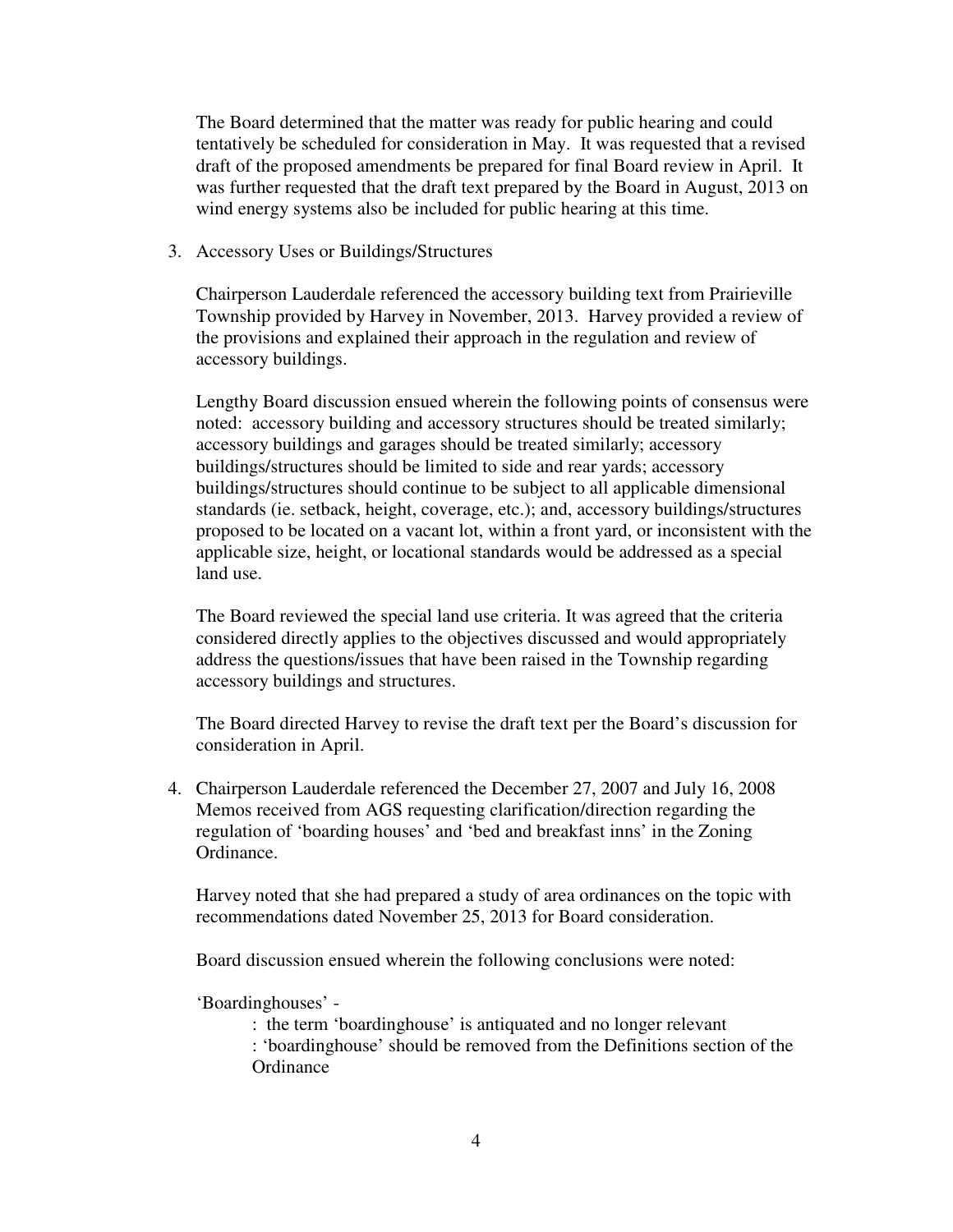'Bed and Breakfast Inns'-

- : the Ordinance does not currently address and there appears to be no current pressure to provide for them
- : if interest in the use is presented. . text can be developed to address

## 'Guest Houses' –

- : this is a relevant land use for a community with waterfront residential;
- : continued discussion is warranted
- : Harvey requested to develop draft text to frame the discussion

# REPORT FROM TOWNSHIP BOARD

Scott advised that Supervisor Bither has announced his intentions to step down as Township Supervisor in June/July. He noted that the Township Board is currently addressing the appointment process for the position.

He added that roads remain a primary concern for the Township as they continue to discuss matters of roadway quality and funding.

# REPORT FROM ZONING BOARD OF APPEALS

Chairperson Lauderdale stated that the Zoning Board of Appeals did not meet in March.

## MEMBERS, CONSULTANTS, ADVISORS

Scott and Price stated that it was a good meeting and that the Board was very productive regarding their agenda items.

Gale extended his thanks to Rolfe and Harvey for their work on the Zoning Ordinance Reorganization effort.

In response to correspondence received from Rolfe regarding legislation recently proposed involving The Right to Farm Act/GAMPs, Chairperson Lauderdale directed Rolfe to proceed with the development of a memo on the impact of the proposed changes.

## ADJOURN

There being no further business to come before the Board, the meeting was adjourned at 8:52 p.m.